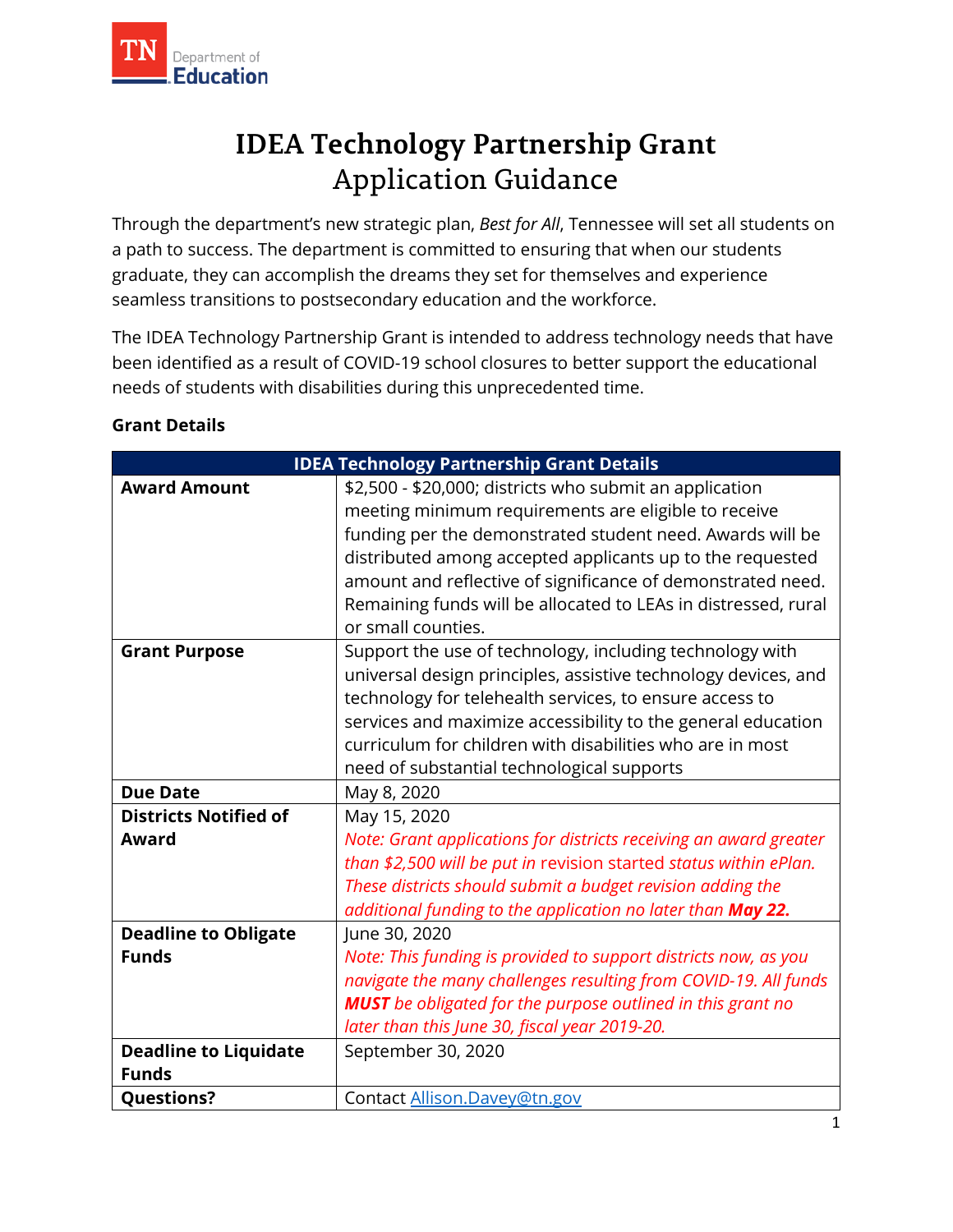

### Grant Submission Instructions

#### **ePlan Navigation**

*Search > Funding Applications* 

- o Fiscal year: 2020
- o Funding Applications:
	- **IDEA Technology Partnership Grant**

Fiscal Year: 2020 v **TIDEA DISCretionary Supplemental Funds Funding Application: IDEA Preschool Discretionary Grant (Ages 3-5) IDEA Technology Partnership** Innovation Zone (iZone) Lottery for Education: Afterschool Programs **Deal & Considered Dilet** 

#### **Grant Sections**

#### **Cover Page**

The cover page provides reviewers with general information about the district and the grant application. Ensure that all contact information is current and accurate.

#### **Program Details**

 application and review period. Please provide complete answers to each question included in this section. Considerations are provided below for each question to inform your proposal. Applying districts will be awarded a minimum of \$2,500. **Although the budget section of the initial grant application will be limited to \$2,500, include details of your technology needs (up to \$20,000) in the program details section.**  Districts awarded larger amounts will submit revised budgets following the initial

- 1. Provide a list of your district's most pressing needs for assistive technology up to \$20,000, including:
	- a. Type of assistive technology
	- b. Number of students requiring that type of assistive technology
	- c. Per unit cost estimation and total cost per line item
	- d. Rationale for each line item
	- e. Total requested amount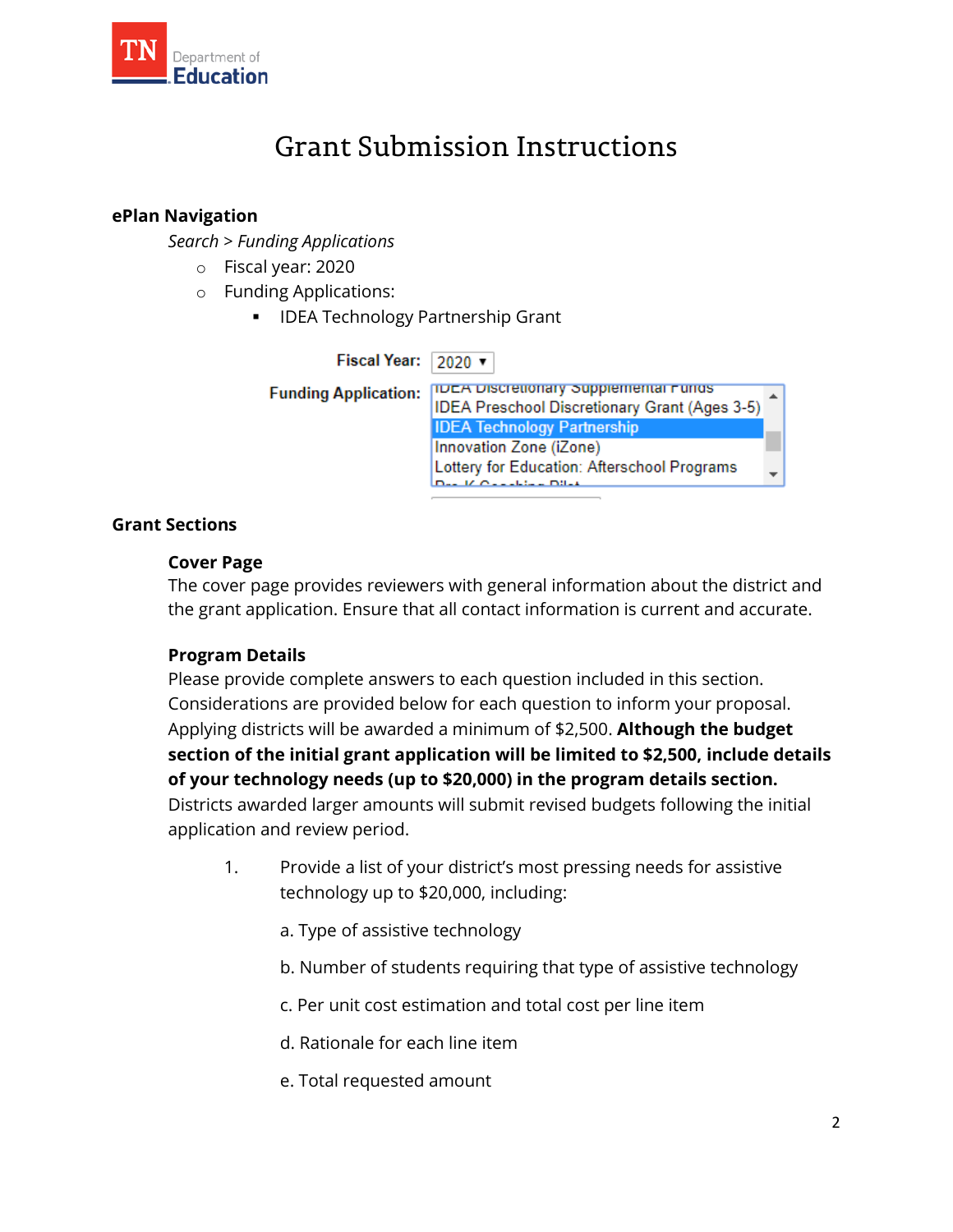

Consider:

- How many students with disabilities within the district do not currently have access to assistive technologies?
- How might access to technology resources improve the provision of educational opportunities for students with disabilities?
- Do educators and related service providers have access to the technology needed for the provision of remote learning opportunities?
- What types of assistive technology do students with disabilities have access to when school is in session?
- Do these students have access to these supports at home?
- How will the items purchased through this grant benefit students with disabilities?
- Will students be unable to access educational opportunities provided to all students without access to assistive technology?
- 2. Briefly state how the district will ensure that grant funds are used to supplement, and not supplant, the provision of educational services and supports for children with disabilities. (No more than 100 words) Consider:
	- support the remote learning needs of *all* students? • What technology is currently available within the district to
	- Are students with disabilities provided access to technology that is available to all students?
	- Describe how funds awarded through this grant opportunity will be used to supplement the provision of educational and related services to students with disabilities to ensure access to a free appropriate public education (FAPE).

#### **Budget**

 Important: Awarded funds MUST be obligated no later than June 30, 2020 and liquated by September 30, 2020.

To enter the budget, go to the section of the application labeled **budget details**. Next, click *modify*.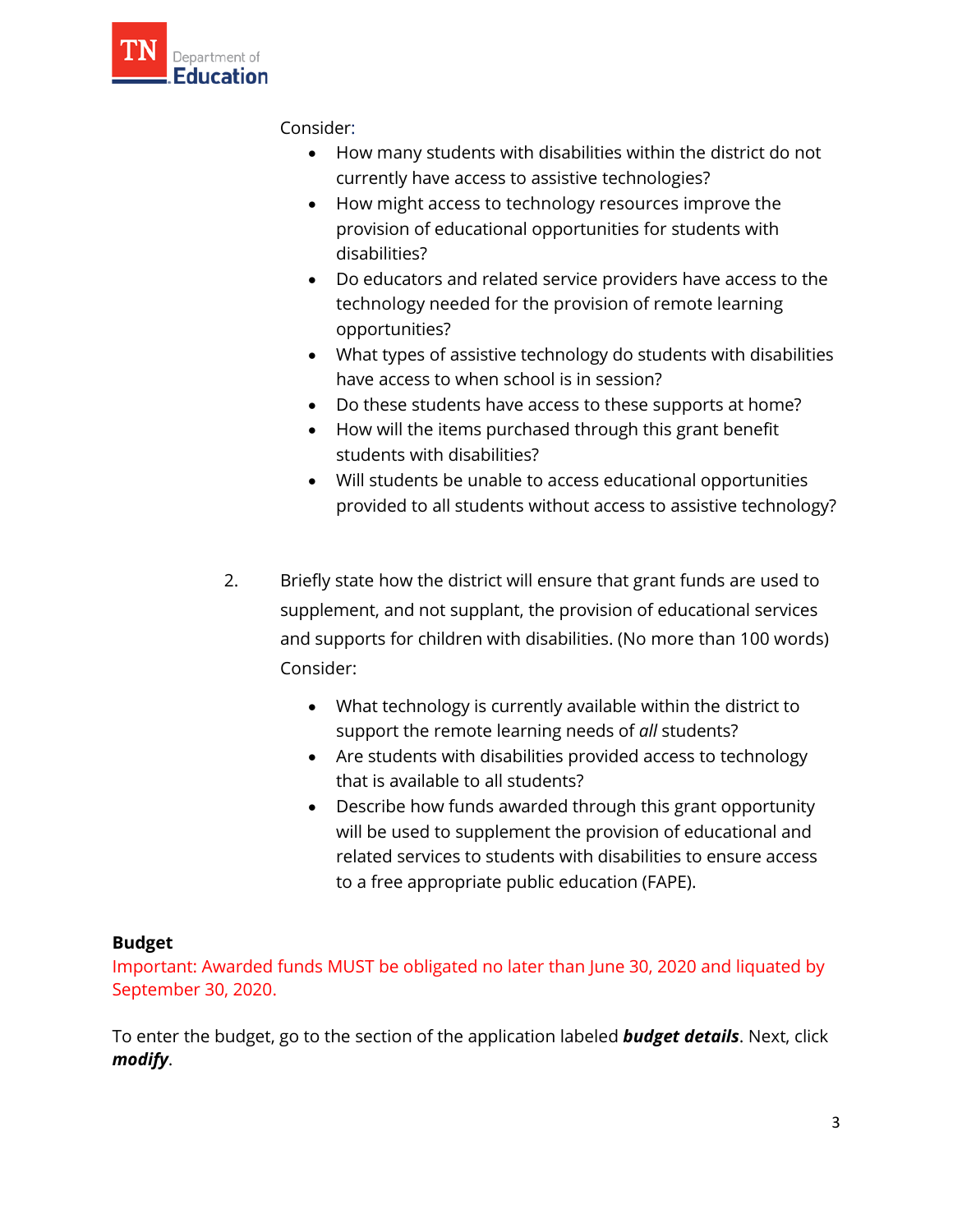

|        | <b>Action   Account Number</b>                     |
|--------|----------------------------------------------------|
|        | Modify 71200 - Special Education Program           |
| Modify | 72220 - Support Services/Special Education Program |
|        |                                                    |
|        |                                                    |

Selecting *modify* will take you to the budget detail page. Next, click *add budget detail*.



 You should now be on the *Create Budget Detail* page. You are now ready to enter the budget:

- > Maximum budget: \$2,500
- ▶ When awards are made on May 15, districts awarded an amount greater than \$2,500 will submit a budget revision in order to increase the budget to the approved award. Be sure to be thorough in demonstrating your need, up to \$20,000 in the program details section. Note: The additional funds identified in the program details section that goes beyond \$2,500 will be awarded at time of application evaluation and grantees will be able to update in ePlan when award is announced
- $\triangleright$  Select the appropriate account number
- $\triangleright$  Select the appropriate line item number
- Under *use of funds*, select the most appropriate budget tag. The budget tag will help track the use of resources to support districts during this pandemic.
- $\triangleright$  Enter the amount of funding budgeted in the line item. Do not include cents.
- $\triangleright$  Provide a detailed narrative explaining how funds will be used. The narrative section should make it clear how the funds will be used to support grant activities and how the line item totals were determined.

|                                         | <b>Budget Detail</b>                                              | <b>Narrative Description</b>                         |
|-----------------------------------------|-------------------------------------------------------------------|------------------------------------------------------|
|                                         | Account Number: 71200 - Special Education Program<br>$\mathbf{v}$ |                                                      |
|                                         | Line Item Number: 429 - Instructional Supplies & Materials ▼      | Size                                                 |
| (Select at least 1, and up to 1 tag(s)) | Use of Funds: Select Tag                                          |                                                      |
| <b>Optional Program Code:</b>           |                                                                   |                                                      |
| Location Code: Alcoa (051)              | ▼                                                                 |                                                      |
| <b>Quantity:</b>                        | 1.00                                                              |                                                      |
| Cost:                                   | \$0.00                                                            |                                                      |
| <b>Budget Detail Total:</b>             | \$0.00                                                            |                                                      |
|                                         |                                                                   | \$0.00<br><b>Total for all other Budget Details:</b> |
|                                         |                                                                   | \$0.00<br><b>Total for all Budget Details:</b>       |
|                                         |                                                                   | \$0.00<br><b>Adjusted Allocation:</b>                |
|                                         |                                                                   | \$0.00<br><b>Remaining:</b>                          |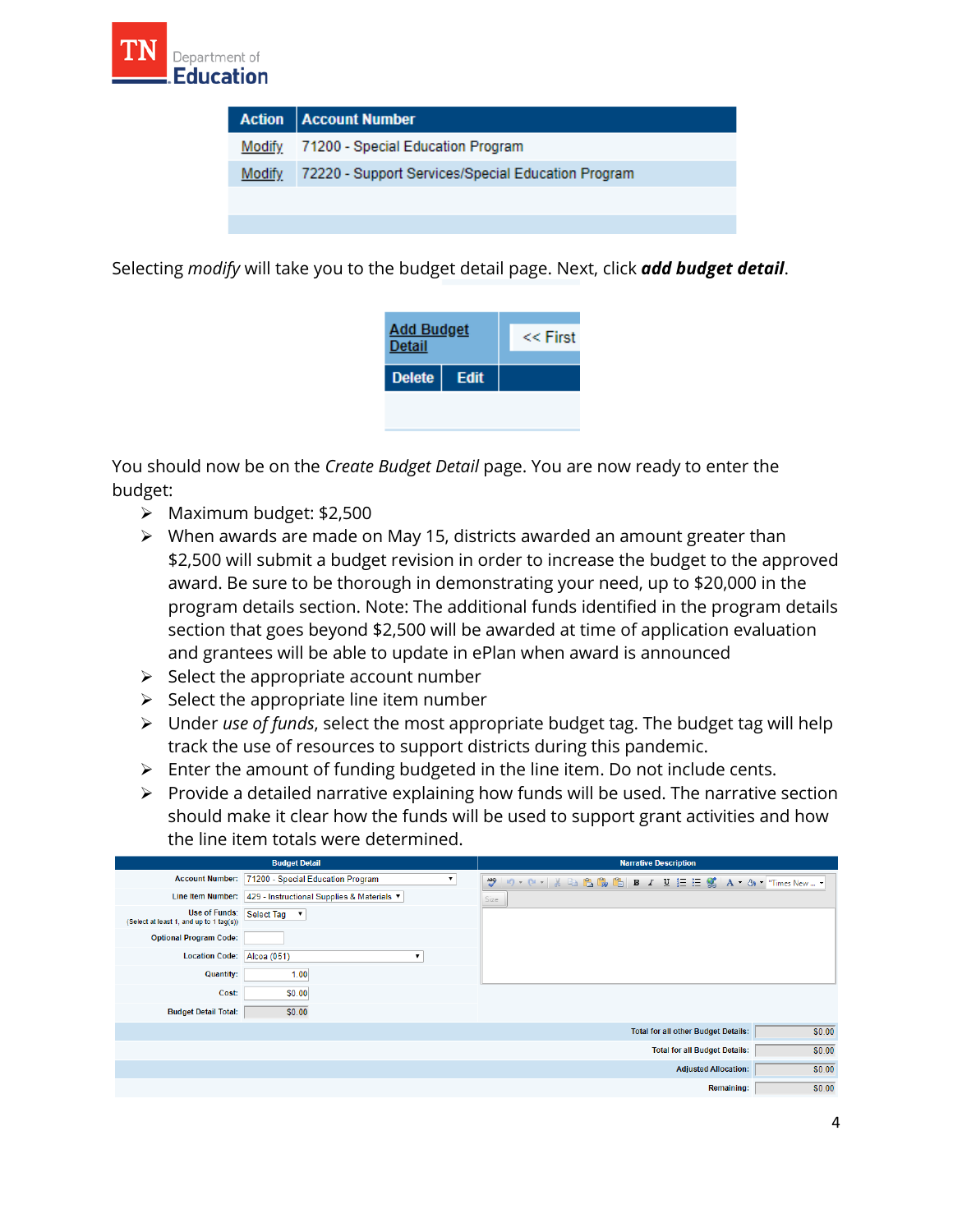

 appropriate funding uses for the IDEA Technology Partnership Grant. The following three line items may be included in the grant budget. Below are examples of

| 71200 429 | <b>Instructional Supplies</b><br>and Materials | Examples may include Telehealth delivery<br>platform: software & licenses; Items \$100<br>or less per unit: Assistive tech, camera or |
|-----------|------------------------------------------------|---------------------------------------------------------------------------------------------------------------------------------------|
|           |                                                | webcam, speakers, headset with mic or<br>computer/device mic, printer/scanner                                                         |
|           |                                                |                                                                                                                                       |
| 71200 725 | Equipment                                      | Examples may include Computers/tablets;                                                                                               |
|           |                                                | Items greater than \$100 and less than                                                                                                |
|           |                                                | \$5000 per unit: assistive tech, camera,                                                                                              |
|           |                                                | speakers, mics, printers, scanners                                                                                                    |
| 72220 524 | Professional                                   | Up to a total of 4 hours of training for                                                                                              |
|           | Development                                    | parents, aides, and teachers                                                                                                          |

#### **Grant Submission – Due May 8, 2020**

Review each section of the grant application for completeness prior to submission. When complete:

- o Click on "Draft Completed" to submit the application.
- o Next, the LEA fiscal representative must approve the application.
- o Finally, to complete the submission process, the LEA authorized representative (Director) must approve the application and provide the assurances associated with this grant application.

#### **Grant Review Timeline and Scoring**

 11-13, with awards announced on May 15. Districts identified with the greatest severity of Funding will be available for district use on May 15 or upon receiving approval of revised all funds must be **obligated by June 30, 2020** and **liquated by September 30, 2020.** Please see the attached grant scoring rubric. Applications will be reviewed and scored May need will be contacted to submit a budget revision reflective of the total approved amount. budgets. Important: Please remember that this grant is awarded in the 2020 fiscal year and